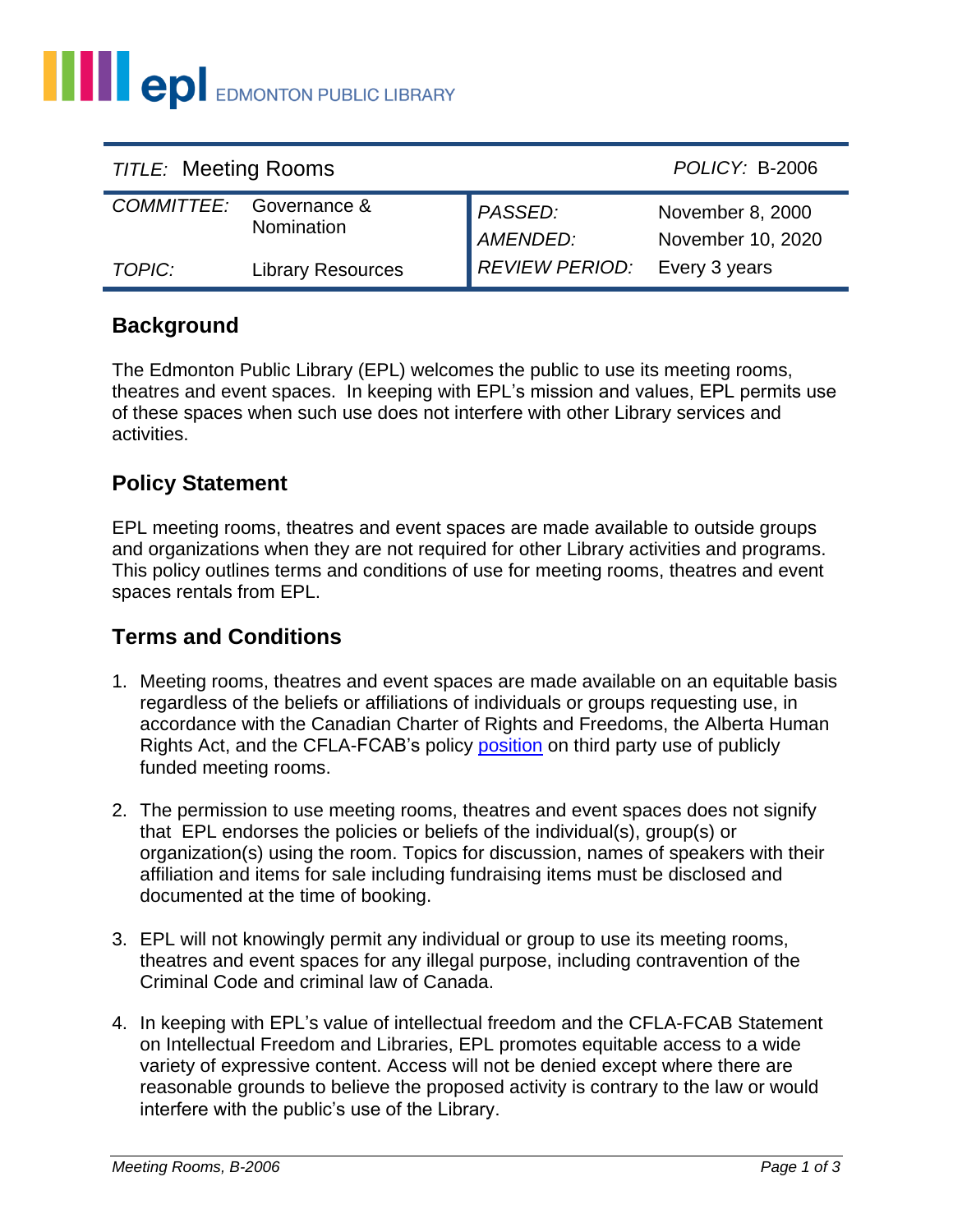- 5. Advertising of meetings or events taking place in EPL spaces shall not imply endorsement by the Board of the content of the program or event, unless such events are explicitly endorsed or co-sponsored by EPL. The EPL logo and any other indications of library affiliation cannot be used in any third-party event advertising.
- 6. EPL staff must have access to facilities at all times and may attend any meeting/event free of charge to audit and/or review compliance with EPL policies and the Terms and Conditions.
- 7. No special privileges are extended to organizations to which EPL staff members or Trustees belong.
- 8. Use of EPL meeting rooms, theatres and event spaces must be conducted in a manner consistent with [EPL's Customer Conduct Policy](https://www2.epl.ca/public-files/policies/Customer%20Conduct%20-%20Management%20of%20(A-1009).pdf?_ga=2.104813632.1354325702.1600698722-1168093266.1560436858) and the [Library Use Policy,](https://www2.epl.ca/public-files/policies/board-policies/library_use_b-2028.pdf?_ga=2.187775584.937455394.1587592220-1062380277.1540903766) and according to the terms, conditions, and regulations outlined in the Contract.
- 9. The use of EPL's meeting rooms, theatres and event spaces, may not include or involve any of the activities listed below:
	- a. any violation of the criminal law of Canada, including the Criminal Code;
	- b. any violation of the Alberta Human Rights Act;
	- c. any other unlawful activities, or activities that violate applicable EPL policies, rules or regulations;
	- d. gaming, gambling or games of chance, including bingo or lotteries;
	- e. activities requiring a permit and/or prior EPL authorization, such as the service of alcohol, where the relevant permit or authorization has not been obtained;
	- f. the use of the space in a way that is intended to establish the space as a permanent location for the user's activities and/or operations.
- 10.EPL may refuse, deny or cancel a booking when there are reasonable grounds to believe it involves any of the prohibited activities described above. If EPL discovers that any prohibited activity is occurring after the event has commenced, EPL may terminate the event.
- 11.EPL reserves the right to refuse, cancel, or terminate any booking due to unforeseen circumstances.
- 12.In addition, EPL may refuse, deny and/or cancel a meeting room, and/or theatre, and event space, or may terminate any event, in the following circumstances:
	- a. the user has previously damaged or misused EPL property, or failed to pay any required fees for use of rooms, theatres and/or event spaces;